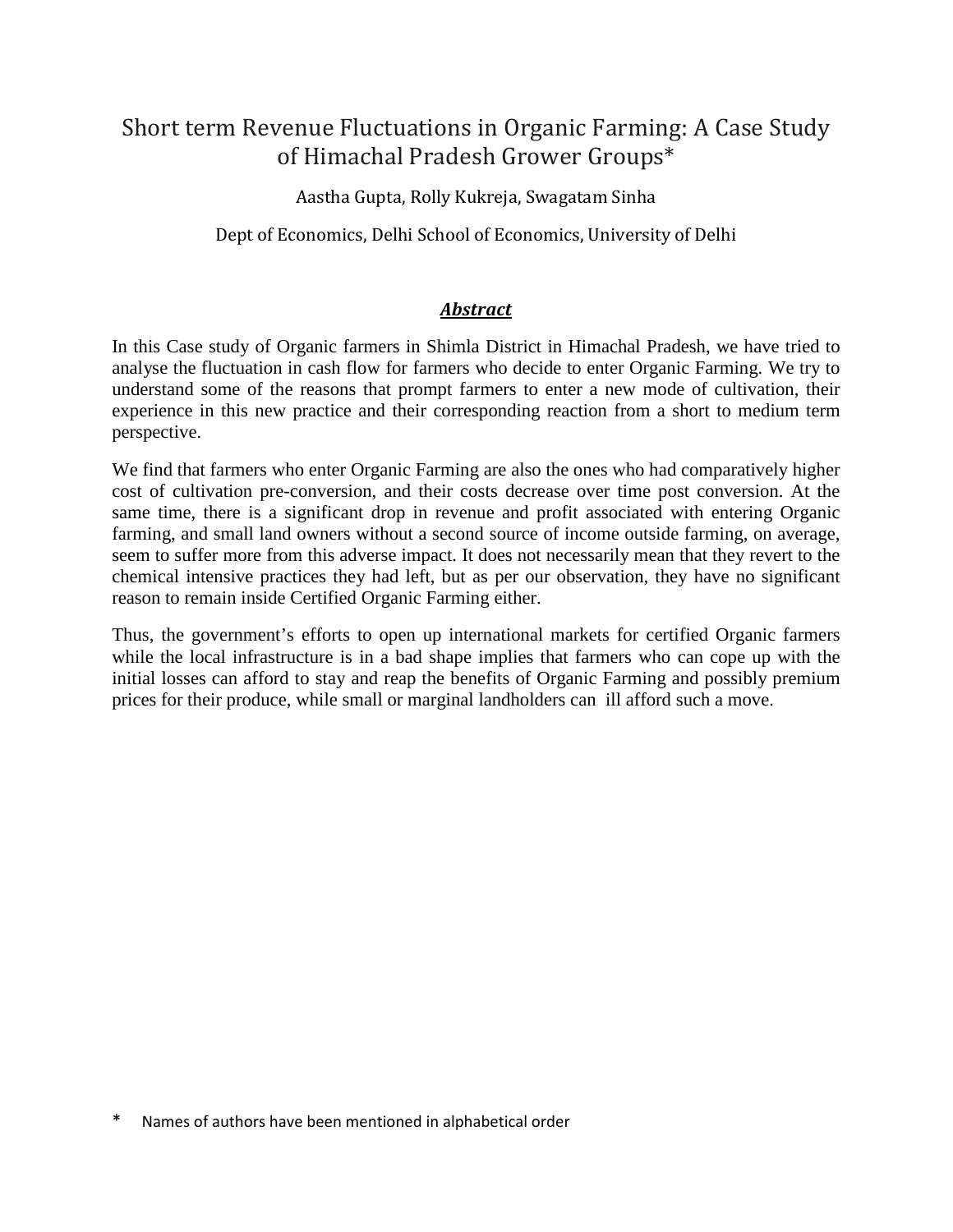### *Contents*

- *1. Introduction*
- *2. A Background of the Case Study*
- *3. Cost of cultivation : Why Farmers convert to Organic*
- *4. What happens Post Conversion: the short term effect*
- *5. Medium term outcome- shock and after?*
- *6. Conclusion*

*References*

### **Acknowledgements**

We would like to acknowledge the guidance and kind support of Prof J V Meenakshi and the assistance given to us by M.R.Morarka-GDC Rural Research Foundation and their Theog Block Office during our survey in Himachal Pradesh.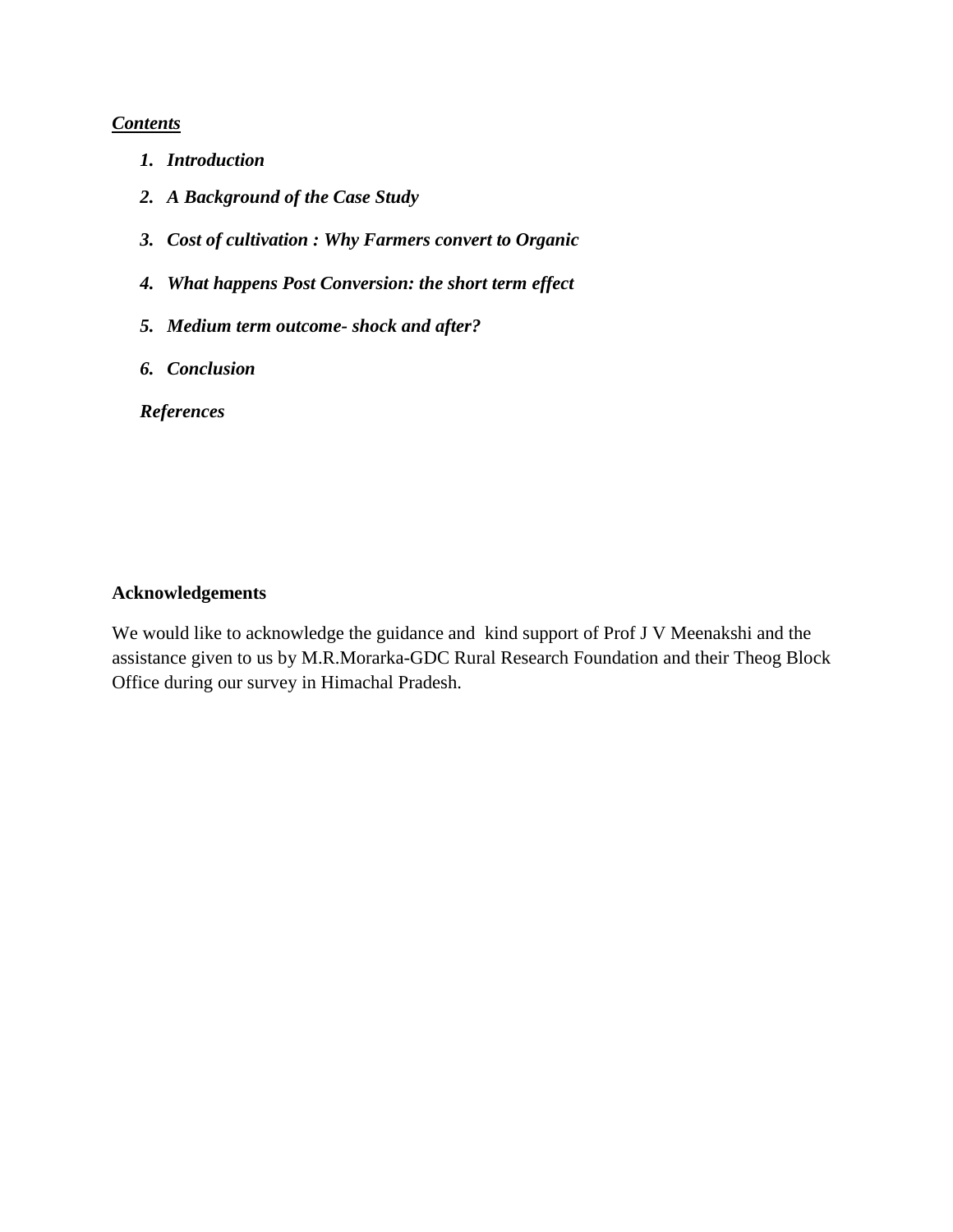### *1.Introduction*

In India, agriculture is an extremely important determinant in the livelihood and welfare of the people<sup>1</sup>. As such, it is imperative to critically examine not only the short term, but also the long term viability of India's farms and farming resources. The Inorganic fertiliser induced Intensive agricultural practices that have been popularized in the wake of the Green Revolution, have been shown to have dubious credibility in terms of maintaining soil fertility over prolonged periods of time, vis a vis Organic farming systems<sup>2</sup>. In monetary terms, the conventional farming practices are known to cause increasing cost of cultivation over time, making the high net returns and high yields a truly unsustainable phenomenon.<sup>3</sup> Clearly, in the context of long term sustainability, Organic Farming provides a compelling alternative to the Inorganic, chemical intensive agricultural practices rampant in India. However, Organic Farming can be treated as a viable alternative to the Indian farmers only if the poor or marginalized farming community can successfully convert and continue the practice under the existing price, policy and infrastructure regime.

The International Federation of Organic Agriculture Movements (IFOAM) describes Organic agriculture as follows (UNCTAD, 2004):

"*Organic agriculture includes all agricultural systems that promote environmentally, socially and economically sound production of food and fibres. These systems take local soil fertility as a key to successful production. By respecting the natural capacity of plants, animals and the landscape, it aims to optimize quality in all aspects of agriculture and the environment. Organic agriculture dramatically reduces external inputs by refraining from the use of chemo-synthetic fertilisers, pesticides, and pharmaceuticals."* In effect, Organic farming emphasizes on the use of Organic matter for enhancing soil properties, minimizing food chain associated health hazards and attaining closed nutrient cycles, which are the key factors for sustainable agriculture<sup>4</sup>. Worldwide, the annual growth rate of Organic Farming has been significant, and India is 13<sup>th</sup> out of 140 countries in terms of area under Organic cultivation<sup>5</sup>. Our study mainly tries to analyze a major hurdle in this conversion process and the mechanism associated therein, which can potentially prevent poor farmers from successfully converting to Organic Farming.

## *2. A Background of the Case Study*

*Organic Certification*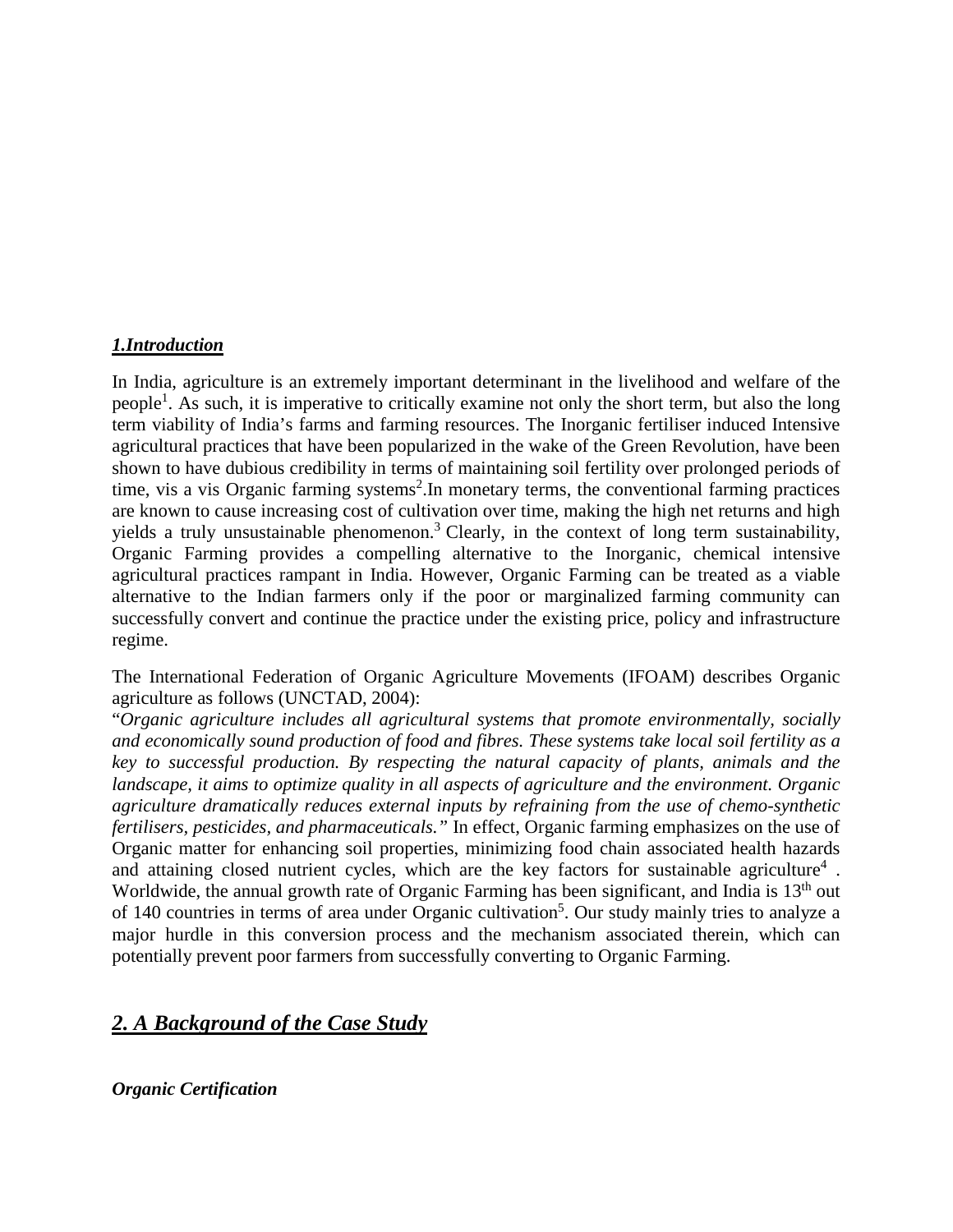Organic Certification is a method to oversee farming practices, and guarantee that these practices follow some globally or nationally acceptedstandards (In India, the NPOP sets these standards, and they are enforced through the National Accreditation Body, the Agricultural and Processed Food Products Export Development Authority (APEDA), and a number of certification agencies affiliated to the NAB).

In India, it has been designed to try and give an impetus to the practice of Organic Farming, wherein Organic Farmers and quality conscious customers can engage through the existing market structure, resulting in mutual benefit. While the consumer is guaranteed 'safety from chemicals'- a catch all term that purportedly insulates the consumers from toxic farm inputs, at the farmers' end, the farmer gains since Organic farm produce is expected to earn significantly higher income vis-a`-vis outside marketing options. This is indeed the case when specialized marketing co-operatives are involved<sup>6</sup> and when export to international markets is concerned<sup>9</sup>. It remains to be seen, however, if the domestic and local markets are capable of supporting Organic certification as a mechanism to facilitate conversion of non-Organic farmers to Organic, and when marketing co operatives are absent.

### *Himachal Pradesh :Organic Farming background*

Over the last 10 years, several initiatives by the government as well as NGO's has significantly improved the access to Certified Organic Farming for farmers in Himachal Pradesh. For instance, the cost of certification of Organic produce- represented both by the registration cost as well as the time and effort spent in lengthy documentations- is a major hurdle for farmers who wish to convert to Certified Organic farming. This hurdle has been largely removed by introduction of Group Certification, where an agency or Cooperative (an NGO in this case), handles the stringent auditing and safety requirements of a group or cluster of farmers, and the certificate is issued to this agency. The internal auditing requirements, information dissemination and other administrative tasks are handled by this agency, thus significantly reducing the Certification Cost.

Another barrier to entry in Certified Organic Farming is the fact that in Himachal Pradesh, the system of Organic production and its supply chains are new and nascent. For instance, virtually none of the farmers that were interviewed in this study, received premium prices in the market for their certified Organic produce. While a number of marketing agencies and NGO's are trying to create link-ups between the producers and the lucrative metropolitan markets, fragmented landholding and lack of cold storage makes it impossible for individual farmers to supply the produce directly to the whole sale markets in and around Delhi. On the other hand, the local *mandis* have no demand for high priced Organic produce, and the Organic produce, even when certified, has to be sold at the same price as their inorganically produced counterparts. Certification is then of little importance to the farmers. For instance, Mr Chaman Hanta, himself an active employee of the NGO, has been engaged in Organic Farming for quite some time now, without applying for certification. This, according to him, helps him get the best of both worldswithout certification he is not bound by auditing requirements to maintain specified standards for his inputs, while Organic Farming helps him cut down on costs and maintain soil fertility.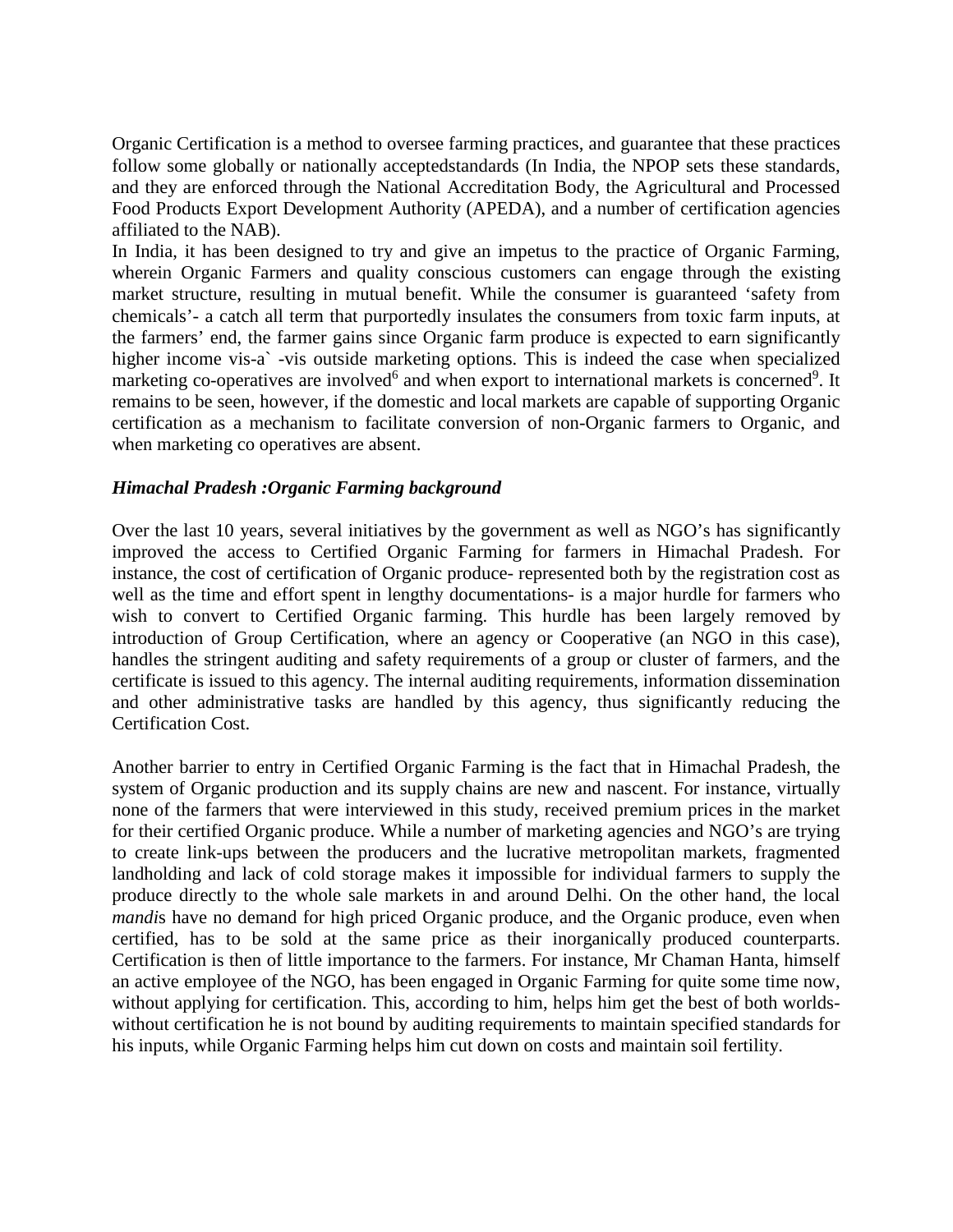At the same time, supply chains for Organic pesticides and fertilizers vary from poor to nonexistent. All of the farmers that have been spoken to, use Farm Yard Manure and Vermicompost made domestically for fertilization purposes; which sometimes fall short in terms of quality and quantity. The only recourse farmers are left with in such cases is to depend on informal, village level networks to tide over supply issues. In Theog, the headquarter of Theog block, there are multiple sellers of Inorganic fertilisers and insecticides, but Neem Tel, an Organic pest repellant that cannot be manufactured economically at a farm level, is extremely difficult to come by. These issues clearly present severe hurdles to conversion and scaling up of Organic Farming. Given these hurdles, then, it is obvious to wonder why farmers enter the fold of Certified Organic Farming to begin with.

### *Methodology*

The case study presented in this paper is based on the following11 villages in Theog block, Shimla District, (Chikkhar, Sandhu, Balag, Balowa, Kadeog, TunglaPajairo, Majroe, Bhot, Chalawali, Jhalli, TunglaShilnali) from where we have gathered farm business data for 190 Farmers to determine the fluctuation in revenue and profit as a function of time, post conversion to Organic Farming. 80 farmers from each category (Organic Certified, Transitional Organic and Inorganic) were selected for the survey, although there was some overlap between Inorganic and Organic farmers( a significant number of farmers surveyed had parallel operations in Organic and Inorganic farming, and in some cases, the same farmer was interviewed for data on both operations.)

### NB.

- *Certified Organic Farmers* have been registered with the certification agency for more than 3 yrs for a part or whole of their operations to be brought under strict regulations.
- *Uncertified/Transitional Organic Farmers* have been registered with the certification agency for less than 3 yrs for a part or whole of their operations to be brought under strict regulations. Although they are applying Organic inputs to their fields, their produce is not certified as Organic produce as of now.
- *Inorganic Farming operations* are those which are under intensive chemical insecticides and fertiliser based practices

Our study tries to track the change in revenue and profit upto 6 years post conversion, to understand if the farmers are indeed facing a negative fluctuation in cash flow( in terms of revenue and profit), and if existing government interventions are being of sufficient help. In addition, we look at Organic Certification as an institution, and try to critique its viability.

To understand the economic incentives at play in the Organic Farming scenario, we have collected data focusing on the cost side and the revenue side of farm business income, both Organic and Inorganic, by looking at the following sources of cost and revenue at the level of individual farmers.

1. For the Cost side, we have ascertained the costs for :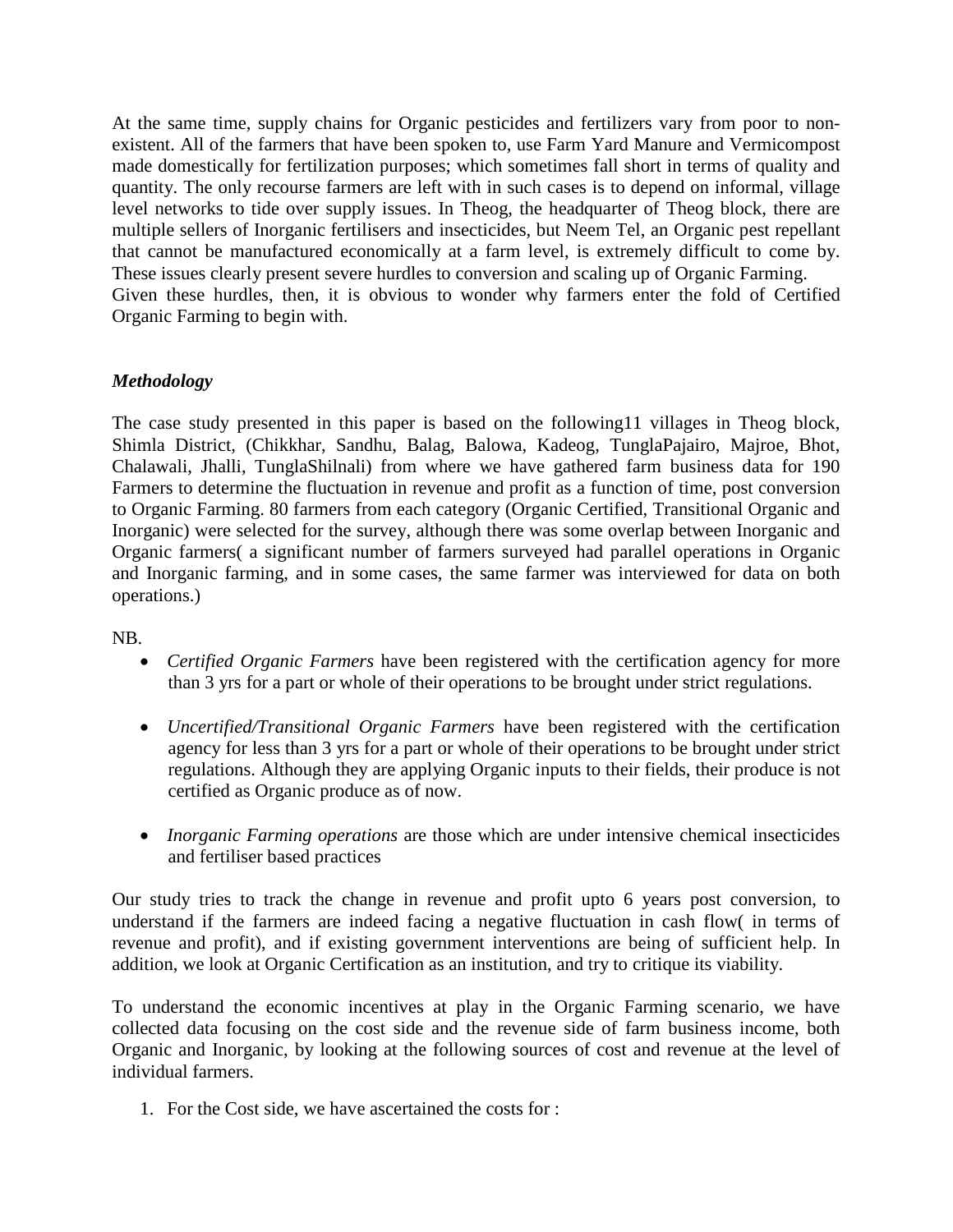• Human Labour (imputed by multiplying the total cost with ratio of land under crop concerned or the total land for which the cost was stated)

N.B.: The cost of Human Labour from inside the family is imputed using the rental rate in the village and year concerned. Thefarm business profit may be somewhat low, compared to the actual cash flow for the concerned farmer. However, as the number of family members participating in farming is found to stay constant over time for most respondents, this should not hamper a comparative analysis of a given respondent's farm business revenue, over time.

- Animal Labour (rented or owned which has been imputed by multiplying the total cost with ratio of land under crop concerned or the total land for which cost was stated)
- Fertility Management [Fertilizer orOrganic Manure(FYM, VC) depending on the status of the farmer whetherOrganic or Inorganic]
- Pest, weed and disease management (Neemtel, Trycoderma treatment of seeds etc. and Insecticides, depending on the status of the farmer whether Organic or Inorganic)
- Cost for maintenance of livestock (if owned),
- Cost of machinery and Irrigation ( running and maintenance cost which has been imputed by multiplying the total cost with ratio of land under crop concerned or the total land for which cost was stated)

N.B.: It was recognized that in case of a change in revenue flow, the crop mix of the concerned farmer might change to offset the impact of the losses, and hence we have tried to capture data at the crop level for two crops grown widely in the Shimla District, that is, apples and cauliflowers.

- 2. For the revenue side, we have collected production and price level data from the farmers. Furthermore, we corroborated this data by interviewing the Auction Recorder's Office at the Vegetable and Fruit *mandi,* at Dhalli, Shimla, which is the largest wholesale market in the vicinity of the villages that we surveyed. Significant quantities of the produce were sold at local *mandi's*, but the Dhalli*mandi*'s price level gave us a reference point to corroborate the responses of the farmers.
- 3. As stated before, the farmers we have interviewed were, by and large, conducting parallel Organic and Inorganic farming operations. In some cases, we have used the same respondents to gather data on Organic as well as Inorganic farming. This has helped us to improve comparability since landholdings are not found to be too fragmented, and inherent soil characteristics stay similar as we compare different portions of the same farm.
- 4. Other than the cost and revenue side data, we have also collected data on a number of qualitative variables at four stages,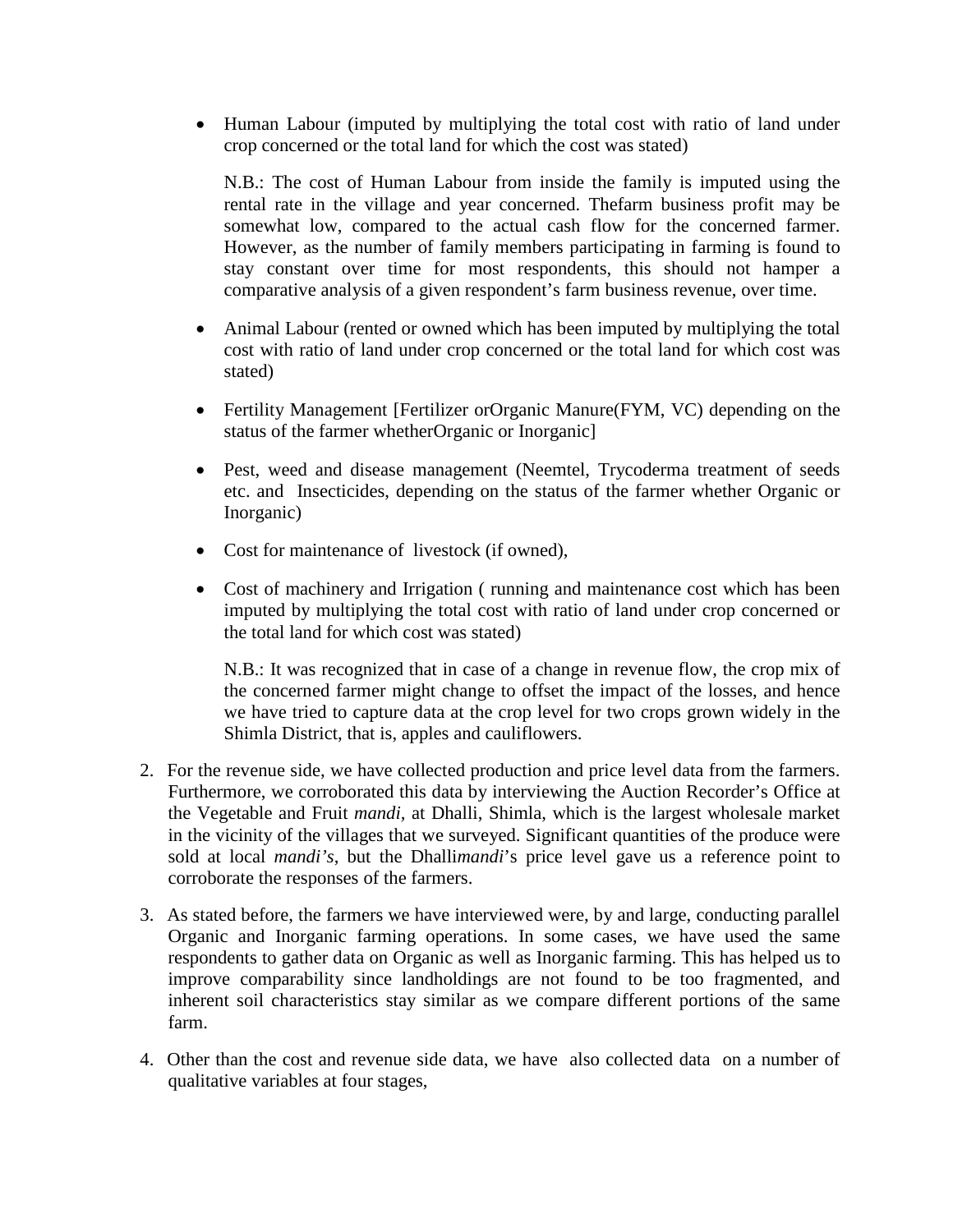- a) The year prior to conversion to Organic Farming
- b) The year immediately post conversion to Organic Farming
	- c) 3 years prior to date
- d) At present

N B.'conversion' in this regard is defined as year in which the farmer had applied for certification, and stopped using Inorganic inputs.

- 5. The Counterfactual in our study was the Inorganic Farming business, which in spite of its long term detrimental effects is found to have a steady, helpful effect on the yield in the short term. We have calculated the Farm Business data for Inorganic Farming, and observed the percentage rise in the per hectare change in revenue and profit during the period under consideration (last 3years).
- 6. We have also interviewed the Agricultural Extension Officers at Theog and Shimla, and the officers at the Soil Testing Laboratory of the Agricultural Department in Shimla. The officials consistently agreed that soil health does improve as a result of conversion to Organic Farming, thereby lending support to the significant number of farmers who say they have experienced better quality of soil in their farms post conversion to Organic, in the areas where Organic Farming is being conducted. This is in agreement with the existing body of literature which states that Organic Farming, compared to purely Inorganic Farming, is better for soil, in terms of moisture retention, fertility, acidity and N-content<sup>11</sup>. The Soil Testing Laboratory however, only had sporadic data spread over the entire district. They did not have any specific data on farmers who were pursuing Organic Agriculture or any time series data on the soil chemistry of any single area. So, our findings could not be cross checked using this measure.
- **7.** By interviewing the IFFCO Fertiliser Distribution Centre at Theog, (a block headquarters located 30 km from Shimla city), and cross checking with the Agricultural Extension Officers, we have found that over the last 5 years, fertilizers like Urea and N-P-K have not seen a fall in sales(approx. sales 2012-13:Urea : 500 tons , NPK- 150-200 tons) nor is Organic Farming viewed as a potent threat to this market of fertilizers . This information, although heuristic, seems to indicate the importance of Inorganic farming to the local farmers, and challenges the perception that Organic Farming is starting to significantly dent the share of Inorganic Farming in the state.

## *3. Cost of cultivation : Why Farmers convert to Organic*

It has been observed in several studies that yields tend to fall post conversion to purely Organic Farming, but the change in costs (due to dependence on Farm yard manure and not costly insecticides and Fertilisers) and the change in price due to a change in the yield quality makes the effect on revenue and profit ambiguous.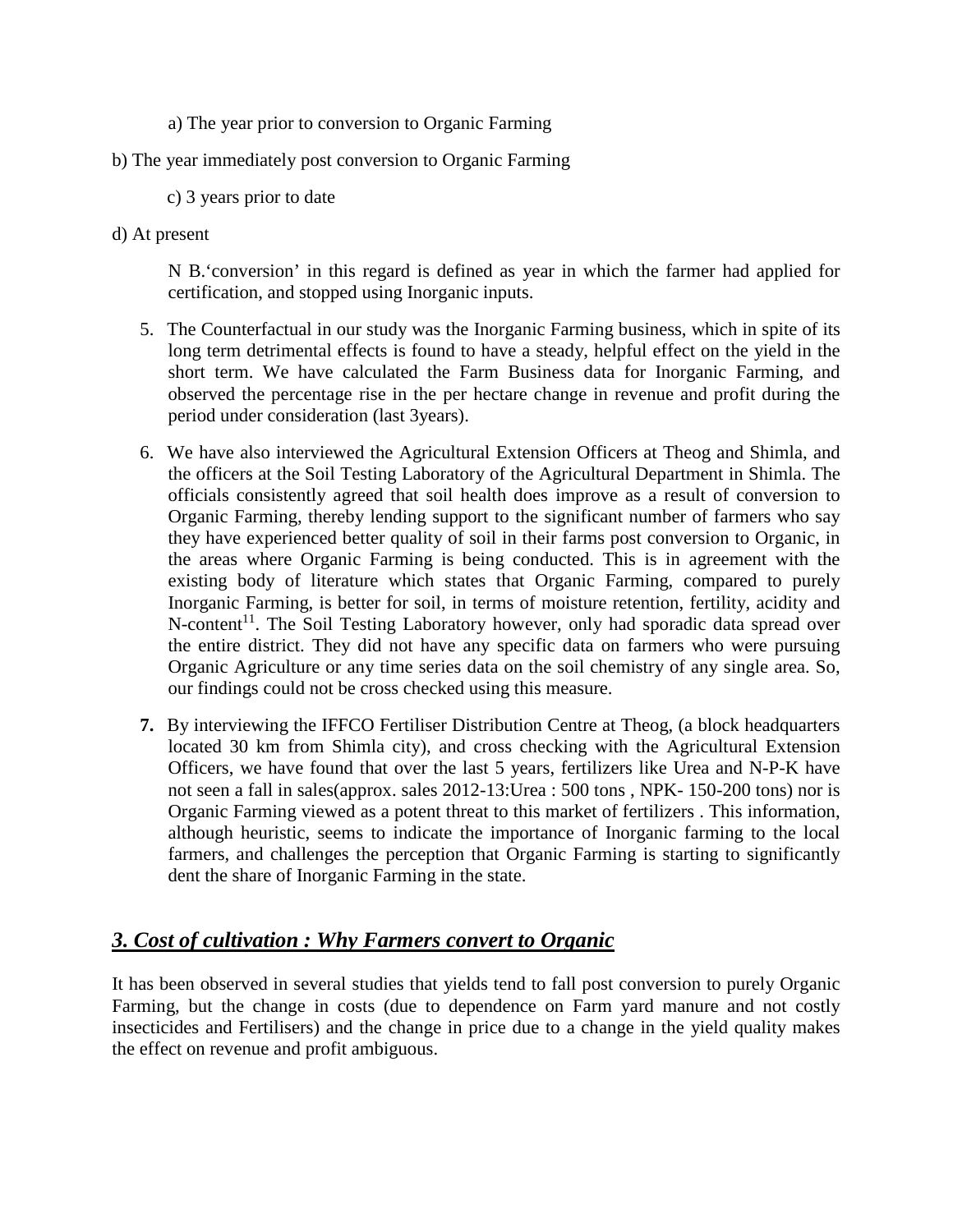In our study, comparing farmers who converted to Organic Farming 3 years ago, and their Inorganic counterparts, we see the cost of cultivation has increased by more than 23% for Inorganic farmers over the last 3 years, while the same has stayed virtually constant for Organic farmers over the same time period. This clearly indicates what might be acting as an economic incentive in Conversion.

Moreover, pre conversion, the farmers who did convert to Organic had more than twice the value of mean per hectare cost than the ones who did not, and the difference in mean per hectare cost is highly significant (at both points in time).

| Category                    | <b>Mean</b><br>per<br>hectare<br>$cost \quad 3$<br>(in<br>yrs<br>ago<br>rupees) | <b>Mean</b><br>hectare<br>per<br>cost now(in rupees) | Change in mean<br>per<br>$cost$ <sup><math>\%</math></sup><br>of<br>hectare<br>levels 3 years ago) |
|-----------------------------|---------------------------------------------------------------------------------|------------------------------------------------------|----------------------------------------------------------------------------------------------------|
| <b>Transitional Organic</b> | 328493.8195                                                                     | 321278.1986                                          | $-2.19657737$                                                                                      |
| Inorganic                   | 137075.806                                                                      | 168732.5237                                          | 23.09431447                                                                                        |
| Difference in cost          | 191418.01***                                                                    | 152545.68***                                         |                                                                                                    |

*Table 1: Cost of Cultivation: comparison between Transitional Organic and Inorganic farmers*

\*\*\* 1% level of significance No. of Farmers=80 in each category

## *4. What happens Post Conversion: the short term effect*

During the process of certification and immediately post conversion, the farmers face a sudden decrease in their output, as has been observed in several studies<sup>9</sup> including our own. This decrease occurs especially in case of high yield conventional production systems, due to the fact that in high yield conventional agriculture, nutrient stress is low and pests and diseases well controlled, which are conditions more difficult to attain in Organic agriculture<sup>10</sup>. The only respondents who seemed to remain unaffected by the conversion at a short term level were those who were already practicing low intensity traditional agriculture in various forms, and did not really *convert* their practices.

In addition, this is also the period when the farmers' produce is not certified(for the first 3 years post conversion, the farmers' produce are not certified. This is a practice employed by all the certification agencies working in Himachal Pradesh –in particular, Morarka, IndoCert, Ecocert, etc,– and is a well-known practice employed around the globe.)The dual effect of a fall in yield and a compulsion to sell this yield in the open market at non-premium prices implies a reduction in revenue and profit for the farm business, even if the market linkage problem could be avoided and premium pricing became a reality. It is this fall in cash flow that we have tried to verify empirically.

Even after taking into account government assistance, (eg cost of setting up vermi-compost pits and worms which is sometimes covered by government subsidies, in the year of conversion) the farm business is found to suffer significantly in the years immediately following conversion(refer Table 1 and 2). This clearly is a hurdle for farmers who are not in a position to handle such a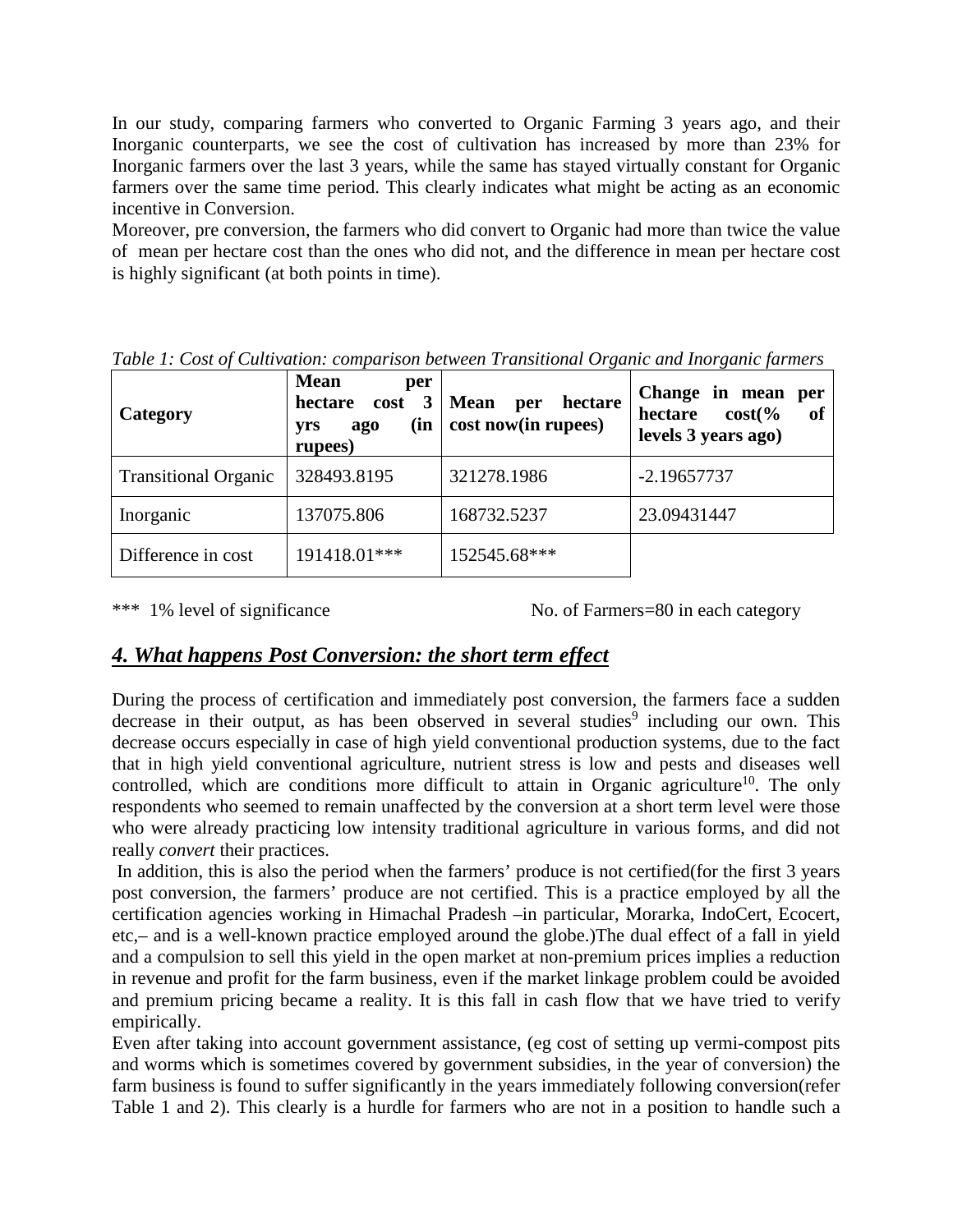fluctuation. Dayal Singh of village Chikkhar, for instance, has a small shop near the village school, and a family member who is working at a regular job in Shimla. He converted his entire4 bigha of land to Organic, but could tide over the revenue fall because of these non-farm incomes. On the other hand, Surat Ram Sharma, of village Balowa, who had registered for conversion as early as 2005 and has visited Delhi and Jaipur several times to attend Organic Farming workshops, still has only 20% of his total land pledged for certified Organic. His wife, a village *mahila mandal pradhan,*when asked several times why they had not converted their entire land, merely commented- '*Sara Organic karenge toh bhukhe mar jaayenge*' (We will starve if we converted everything).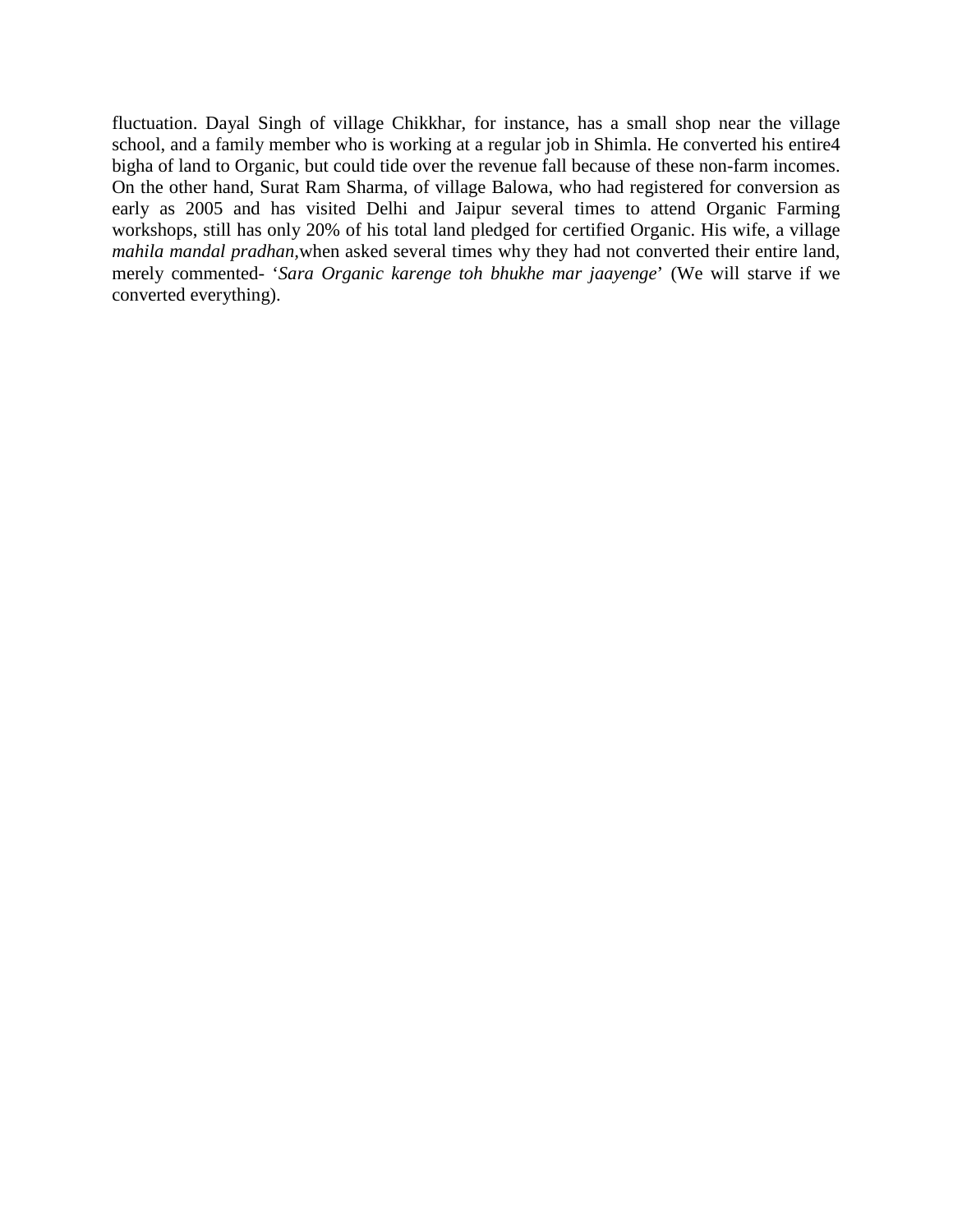### **Comparison of pre- and post-conversion cost, revenue and profit of Organic farmers (Certified and Transitional), disaggregated by size of land holding**

*Table2 : Details of Certified Organic Farmers*

| Certified Organic Farmers (All figures in Rs. per hectare terms) |                      |          |                        |           |          |                   |                                          |          |                       |                             |            |
|------------------------------------------------------------------|----------------------|----------|------------------------|-----------|----------|-------------------|------------------------------------------|----------|-----------------------|-----------------------------|------------|
| <b>Pre conversion</b>                                            |                      |          | <b>Post conversion</b> |           |          |                   | <b>Pre conversion and Post converion</b> |          |                       |                             |            |
| <b>Size</b><br>of<br>landholdings                                | No.<br>of<br>farmers | Average  | Average                | Average   | Average  | Average           | Average                                  | revenue  | Difference in average | <b>Difference</b><br>profit | in<br>aver |
|                                                                  |                      | cost     | revenue                | profit    | cost     | profit<br>revenue |                                          | t ratio* | p value**             | t ratio*                    | p value*   |
| small<br>and<br>marginal                                         |                      | 68080.00 | 253222.22              | 185142.22 | 74222.00 | 193333.33         | 119111.00                                | 1.99     | 0.04086               | 2.165                       | 0.031144   |
| medium<br>and<br>large farmers                                   | 66                   | 27368.8  | 105350.13              | 76587.4   | 29534.6  | 64292.75          | 34758.15                                 | 2.498    | 0.00743               | 2.5234                      | 0.006963   |

small and marginal: less than 2 hectares. Medium and large : greater than 2 hectares No. of farmers = 75 NB:

> *\*Conducted paired t test for difference of means. \*\*p-values are for one tailed test*

| Table 3: Immediate post conversion decline in average cost, |  |  |
|-------------------------------------------------------------|--|--|
|                                                             |  |  |

| average revenue and average profit                                              |                                   |                                   |                                     |  |  |  |  |  |  |
|---------------------------------------------------------------------------------|-----------------------------------|-----------------------------------|-------------------------------------|--|--|--|--|--|--|
| Certified Organic Farmers (All figures in percentages of the initial<br>figure) |                                   |                                   |                                     |  |  |  |  |  |  |
| <b>Category of farmers</b>                                                      | Average<br>cost<br>per<br>hectare | Average<br>revenue<br>per hectare | Average<br>profit<br>per<br>hectare |  |  |  |  |  |  |
| Small and marginal                                                              | $-9.02$                           | 23.65                             | 35.66                               |  |  |  |  |  |  |
| Medium                                                                          | $-7.91$                           | 38.97                             | 54.61                               |  |  |  |  |  |  |

Note: Positive figures indicate a percentage decline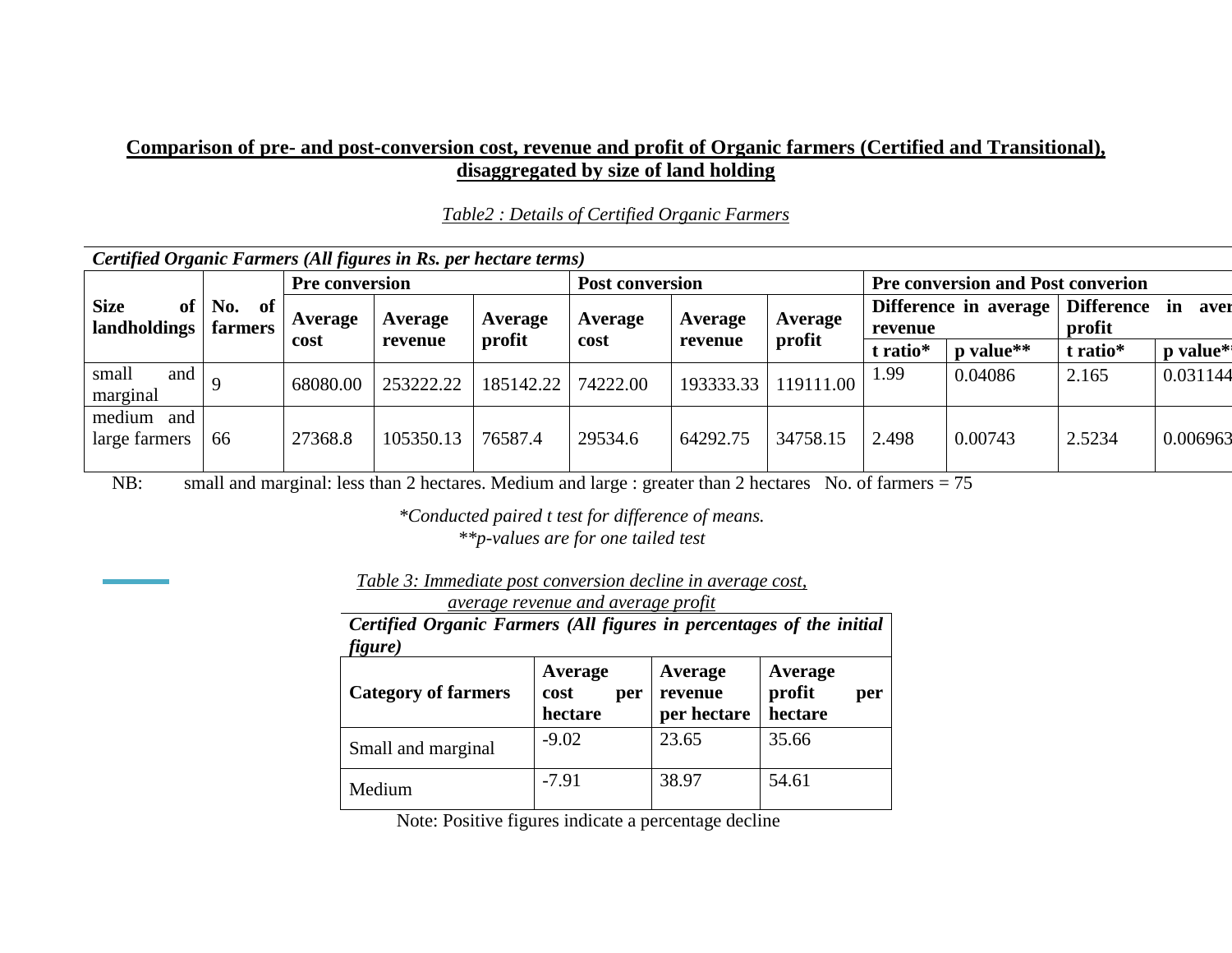| <b>TRANSITIONAL ORGANIC (All figures in Rs./hectare)</b> |                      |                 |                    |                   |                        |                    |                   |                                            |               |          |                       |  |
|----------------------------------------------------------|----------------------|-----------------|--------------------|-------------------|------------------------|--------------------|-------------------|--------------------------------------------|---------------|----------|-----------------------|--|
|                                                          |                      |                 |                    |                   |                        |                    |                   | Pre conversion and post conversion         |               |          |                       |  |
| <b>Category</b><br>of<br>farmers                         | No.<br>of<br>farmers | Pre conversion  |                    |                   | <b>Post conversion</b> |                    |                   | Difference in average<br>profit<br>revenue |               |          | Difference in average |  |
|                                                          |                      | Average<br>cost | Average<br>revenue | Average<br>profit | Average<br>cost        | Average<br>revenue | Average<br>profit | t ratio*                                   | p<br>value**  | t ratio* | p value**             |  |
| Small<br>and<br>marginal                                 | 71                   | 353004          | 1061205            | 708201            | 300915                 | 710243             | 409328            | 7.2880                                     | 1.859E-<br>10 | 6.429    | 6.72625E-09           |  |
| Medium(<br>includes<br>large)                            | 9                    | 135138          | 578689             | 443551            | 105601                 | 343671             | 238070            | 3.0535                                     | 0.00786       | 2.712    | 0.013279838           |  |

\*conducted paired t test for difference of means

\*\*p values for one tailed test

| Table 5: Immediate post conversion decline in average cost, average revenue and |  |  |  |
|---------------------------------------------------------------------------------|--|--|--|
|---------------------------------------------------------------------------------|--|--|--|

*average profit Transitional Organic Farmers (All figures in percentages of the initial level)*

| Category of farmers | Average<br>cost<br>per<br>hectare $(\% )$ | Average<br>revenue per<br>$ $ hectare $(\% )$ | Average profit per hectare<br>(% ) |
|---------------------|-------------------------------------------|-----------------------------------------------|------------------------------------|
| Small and marginal  | 14.76                                     | 33.07                                         | 42.2                               |
| Medium              | 21.87                                     | 40.61                                         | 46.33                              |

Note: Positive figures indicate a percentage decline

Note:small and marginal: less than 2 hectares; medium more than 2 hectares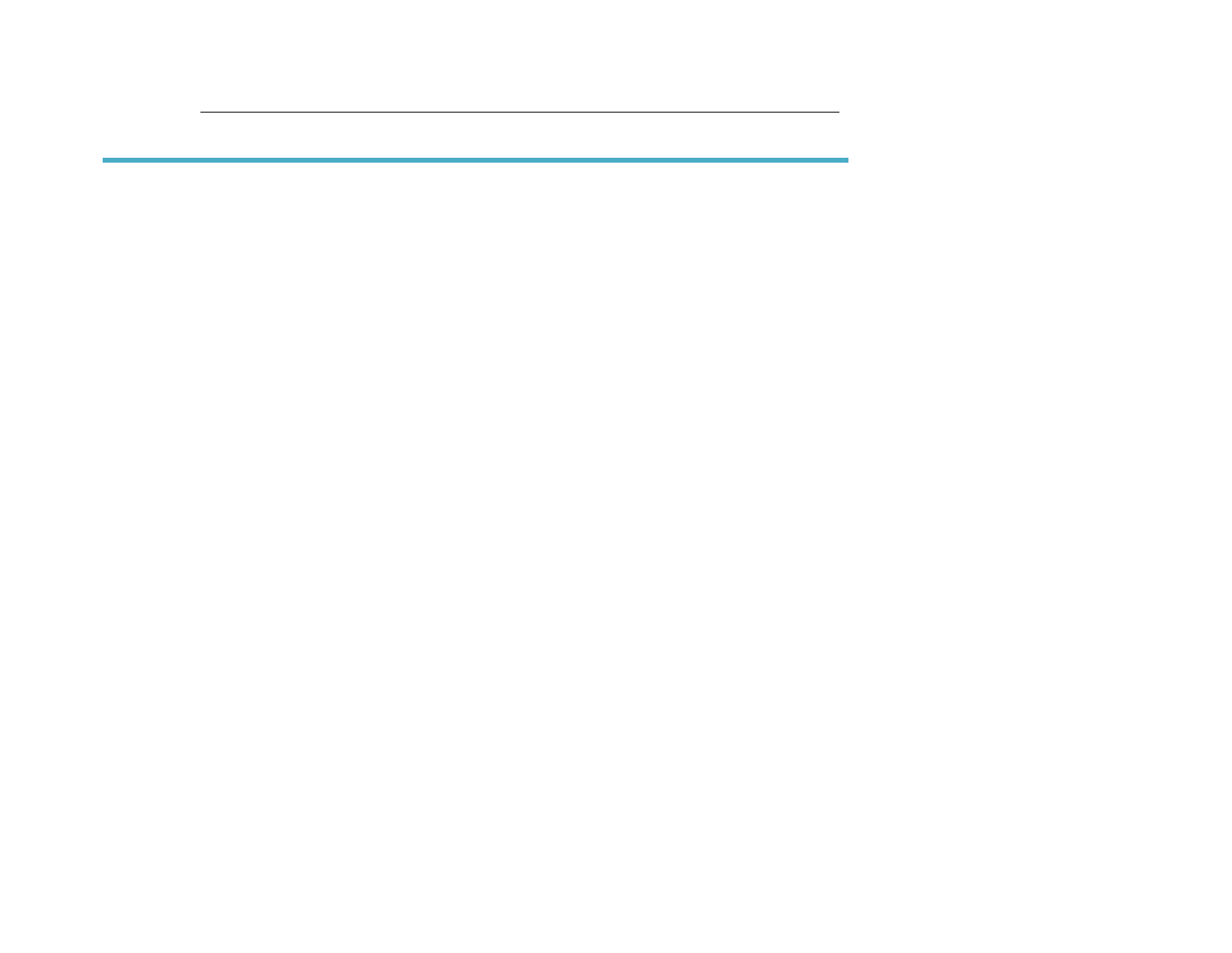We were able to isolate the fluctuation resulting from conversion from other competing factors, since the grower group we worked with was receiving assistance from an NGO (which largely remedies their certification costs) and since we collected data on the farm business income immediately pre and post conversion, which largely mitigated the effect of premium pricing and inflation.

The above tables show that the fall in levels of profit and revenue post conversion is significant for both transitional and certified Organic farmers. In fact, to understand the change in profit and revenue due to conversion to Organic Farming, we have presented the counter factual- the details of Inorganic Farmers (Table 5). But before comparing the Inorganic Farmers with Transitional Organic Farmers(who converted in the last 3 years), we need to confirm if, 3 years ago, the two groups were indeed comparable.

Three years ago: We conduct a two-tailed t-test assuming unequal variances (corresponding ftest was conducted to check for equal variances which was rejected due to a high value of Fstatistic):

> Ho:  $\mu$ 1 –  $\mu$ 2 = 0 H1:  $\mu$ 1 –  $\mu$ 2  $\neq$  0

 $\mu$ 1 = population mean of the revenue of sampled inorganic farmers

 $\mu$ 2 = population mean of the revenue of sampled transitional Organic farmers

The null hypothesis is not rejected even at 10% level of significance. So the difference between the mean per hectare profit of the inorganic and transitional Organic farmers three years ago was not statistically significant. A similar test was conducted for revenue across two categories of farmers and the same result was derived as above. *Hence, we conclude that pre conversion the two groups of farmers were, on average and on the basis of revenue and profits, comparable*.

Current year: Now, we proceed to compare the cash flow of the Transitional Organic farmers vis a vis the counter factual- the Inorganic farmers, in the current year. Similarly as above, we define μ1and μ2, and formulate our hypothesis, to conduct a two-tailed t-test assuming unequal variances (corresponding f-test was conducted to check for equal variances which was rejected due to a high value of F-statistic).

The null hypothesis is not rejected even at 10% level of significance for revenue data. So the difference between the mean per hectare revenue of the inorganic and transitional Organic farmers as of today, are not statistically significant.

But, for the profit data, the two tailed test allows us to reject the null hypothesis at 10% level of significance. So 3 years after conversion per hectare profit of the inorganic and transitional Organic farmers is found to be different, and this result is statistically significant.

For both these tests, we have taken the revenue and profit of the Inorganic and Transitional Organic Farmers as a whole, i.e., for all the farmers.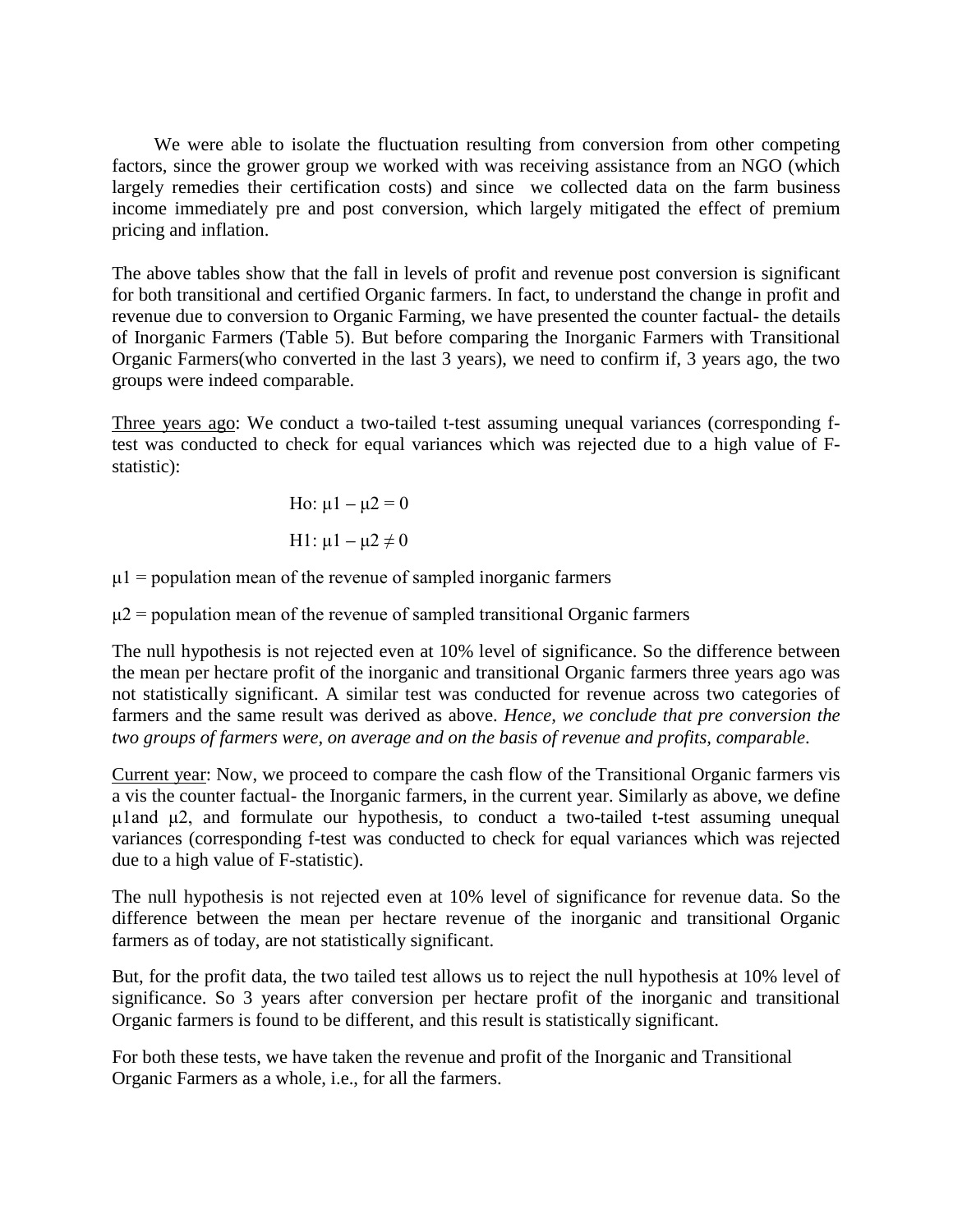### *Table 6 :Details of Inorganic Farmers (All figures in Rs. per hectare terms)*

|                               |                   |                  |                        |                       |                  |                        | 3 years ago and now |             | 3 years ago and now |             |            |  |                                  |                                 |  |
|-------------------------------|-------------------|------------------|------------------------|-----------------------|------------------|------------------------|---------------------|-------------|---------------------|-------------|------------|--|----------------------------------|---------------------------------|--|
| <b>Category of</b><br>farmers | No. of<br>farmers |                  | 3 years ago            |                       | <b>Now</b>       |                        |                     |             |                     |             |            |  | Difference in average<br>revenue | Difference in average<br>profit |  |
|                               |                   | Averag<br>e cost | Averag<br>e<br>revenue | Avera<br>ge<br>profit | Averag<br>e cost | Averag<br>e<br>revenue | Average<br>profit   | t ratio*    | p value**           | t ratio*    | p value**  |  |                                  |                                 |  |
| Small and<br>marginal         | 68                | 148765           | 531553                 | 38278<br>8            | 183508           | 629990                 | 446483              | -13.893207  | 1.04594E-21         | 9.3785693   | 4.0358E-14 |  |                                  |                                 |  |
| Medium                        | 12                | 70837            | 421303                 | 35046<br>6            | 85007            | 473510                 | 388502              | $-6.079364$ | 3.98402E-05         | $-4.689678$ | 0.00033055 |  |                                  |                                 |  |

\*conducted paired t test for difference of means\*\*p values for one tailed test

*Table 7: Inorganic Farmers (All figures in percentages of the initial figure)*

|                     | Change in        | Change in average | Change in average |  |
|---------------------|------------------|-------------------|-------------------|--|
| Category of farmers | average cost per | revenue per       | profit per        |  |
|                     | $hectare(\%)$    | hectare $(\% )$   | $hectare(\%)$     |  |
| Small and marginal  | 23.35            | 18.52             | 16.64             |  |
| Medium              |                  | 2.39              | 10.85             |  |

Note: Positive figures indicate a percentage increase

*Table 8: Transitional Organic farmer details, 3 years ago and now*

| <b>Category of</b><br>farmers | No. of<br>farmer | Pre conversion (3 years ago) |                    |                   |                  | <b>Now</b>         |                |
|-------------------------------|------------------|------------------------------|--------------------|-------------------|------------------|--------------------|----------------|
|                               |                  | Averag<br>e cost             | Average<br>revenue | Average<br>profit | Averag<br>e cost | Average<br>revenue | Average profit |
| Small and marginal            | 71               | 353004                       | 1061205            | 708201            | 347903           | 869571             | 521668         |
| Medium(includes 1<br>large)   | $\mathbf Q$      | 135138                       | 578689             | 443551            | 111237           | 414011             | 302774         |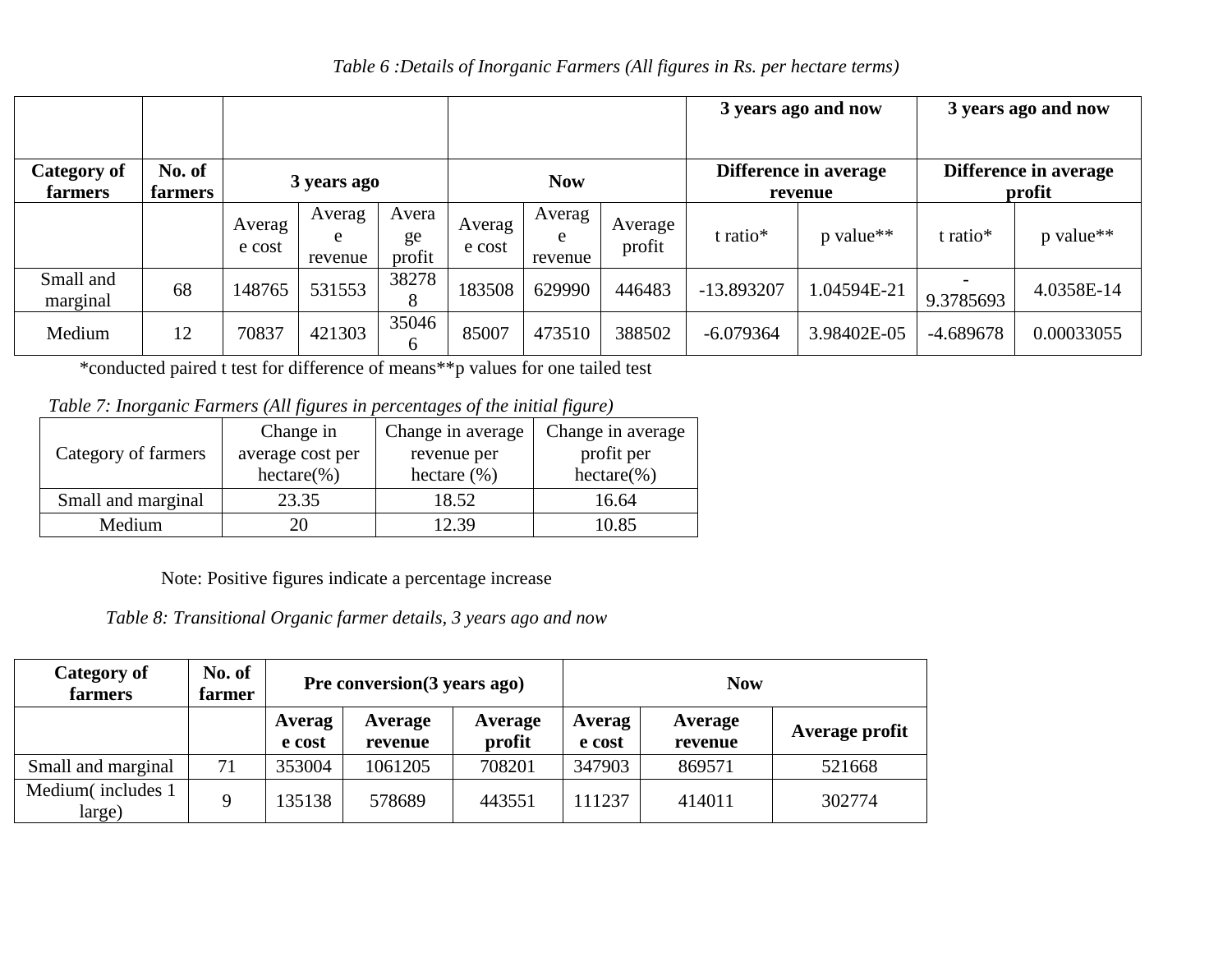| t-Test: Two-Sample Assuming Unequal Variances |                          |                  |  |  |  |  |  |  |
|-----------------------------------------------|--------------------------|------------------|--|--|--|--|--|--|
|                                               | <b>Certified organic</b> | <b>Inorganic</b> |  |  |  |  |  |  |
| Mean per hectare revenue                      | 396561.318               | 604713.1951      |  |  |  |  |  |  |
| <b>Hypothesized Mean Difference</b>           | $\overline{0}$           |                  |  |  |  |  |  |  |
| t Stat                                        | -2.582832921             |                  |  |  |  |  |  |  |
| $P(T \le t)$ one-tail                         | 0.005594808              |                  |  |  |  |  |  |  |

#### *Table 9 : Current per hectare revenue comparison*

### *Table 10 : Current per hectare profit comparison*

| t-Test: Two-Sample Assuming Unequal Variances |                          |                  |  |  |  |  |  |  |
|-----------------------------------------------|--------------------------|------------------|--|--|--|--|--|--|
|                                               | <b>Certified organic</b> | <b>Inorganic</b> |  |  |  |  |  |  |
| Mean                                          | 297990.203               | 435980.6714      |  |  |  |  |  |  |
| Hypothesized Mean Difference                  | 0                        |                  |  |  |  |  |  |  |
| t Stat                                        | $-2.299229604$           |                  |  |  |  |  |  |  |
| $P(T \le t)$ one-tail                         | 0.011603314              |                  |  |  |  |  |  |  |

Comparing tables 5 and 7, we may conclude that the average profit increases for both categories of inorganic farmers, but falls for both categories of Organic farmers. Also, the difference in profits of inorganic farmers is significant between then and now. In other words, a segment of farmers who were otherwise comparable with their peers 3 years ago, converted to Organic Farming while their peers did not. And currently, the profit shows a clear decline, while the farmers who did not convert are enjoying clearly higher net returns. Also tables 9 and 10 show that the difference between the current per hectare revenue and profit of the certified organic and inorganic categories is significant (at 5% level of significance) indicating that not only profits decline immediately upon conversion, but also do not quite recover to their pre conversion levels.

This, in addition to the data on Certified Farmers, clearly indicates that conversion has an adverse impact on the farm level revenue and profit in the short term, both in an absolute sense, and when compared to a 'control' group of farmers who did not convert to Organic.

In concluding this section, it should be noted, that this adverse impact is not related to the logistical issues described in section 2- it is an inherent, systemic difficulty associated with the process of Organic conversion. The 3 year gestation period is a well-established practice that is considered to help new farmers gather know how on Organic Farming, and will therefore stay in place for the foreseeable future. Also, the fall in productivity is a well-known inherent problem observed in Organic Agriculture that is yet to be resolved.

There is no direct steps at the farm level, or any degree of maturity in the market that seems to be able to do away with these issues. Government subsidies or bridge loans seem to be the only effective way in this regard.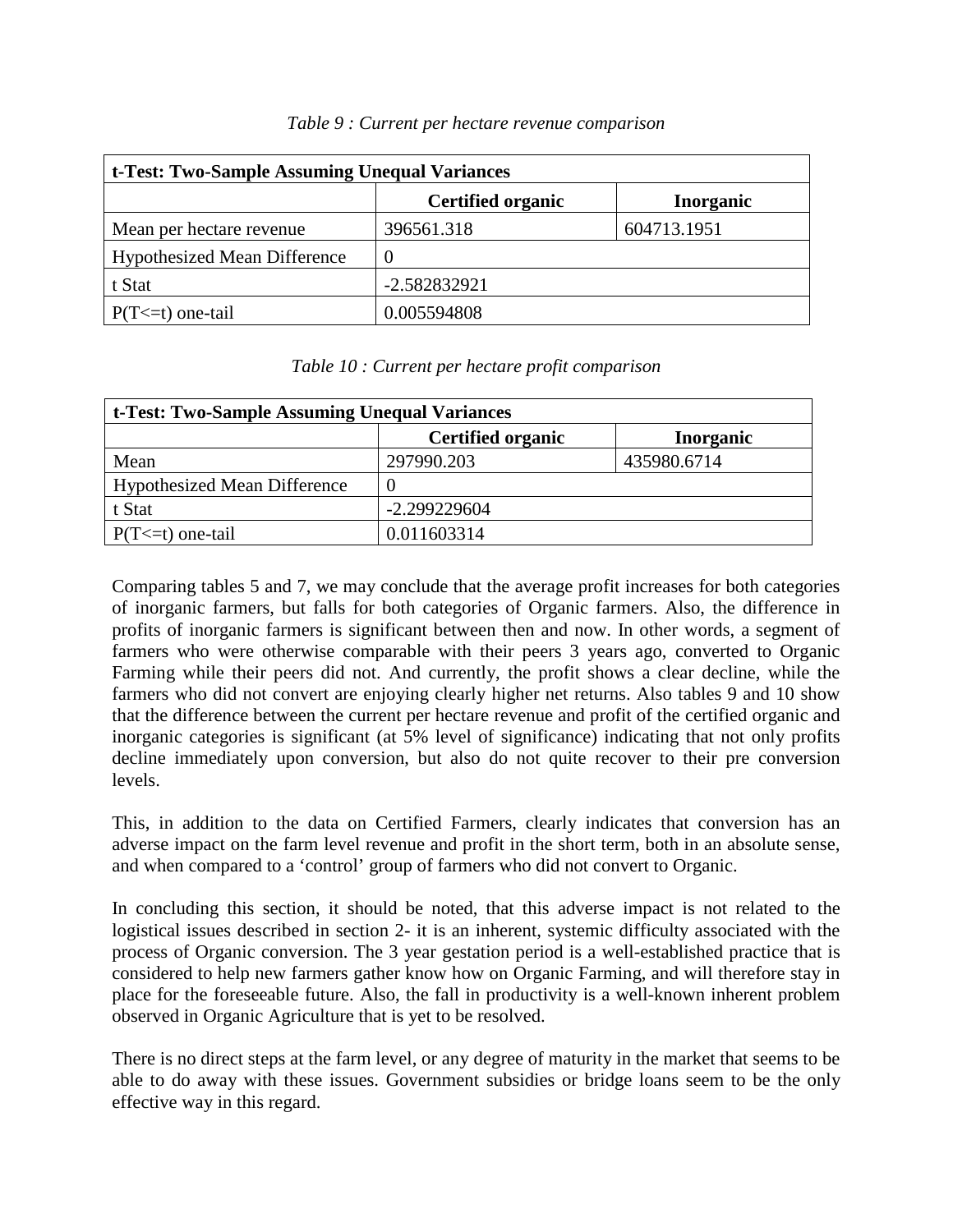## *5. Medium term outcome- shock and after?*

It is clear from the preceding analysis that farmers entering Organic Farming tend to have a high Mean cost per hectare compared to their peers, and this conversion actually helps in cutting costs for the famers who convert. At the same time, these farmers suffer a fall in terms of revenue and profit immediately post conversion, which is more difficult to be absorbed by poorer farmers.

The NGO, as far as its stated goals, makes no discrimination on the basis of landholdings, and this contention is supported by the average landholding  $(=1 \text{ hectare})$  of the 377 farmers who converted in 2011 in Theog block (comparable to the Average size of operational landholdings in Shimla district = 1.13 hectares (source: Directorate of Agriculture Census, 2005-06, HP)). However, the average land held by one group of 209 certified farmers (Phase II) was 3.38 hectares, and another group of certified farmers (Phase I) the average land held by 45 farmers was 4.69 hectares. These data have been retrieved from sections of the internal audit data made available to us by the NGO, and represents virtually the entire operation of the NGO in block Theog, Shimla. Clearly, we see a rise in the average landholding, from the state wide average for recently converted farmers to nearly 4 times this average for farmers who have been certified for 3 years or more. To further analyse this pattern, we tested for difference in proportions in the sample farmers surveyed, and the results are briefly presented in Tables 8 and 9.

| Category                                          | <b>Transitional</b><br>Organic no. of Organic no. of<br>farmers | <b>Certified</b><br>farmers | <b>Inorganic</b><br>of<br>no.<br>farmers | <b>Total</b> |
|---------------------------------------------------|-----------------------------------------------------------------|-----------------------------|------------------------------------------|--------------|
| small and marginal                                | 71                                                              | 9                           | 68                                       | 148          |
| medium(includes 1 large<br>trans org and cert org |                                                                 |                             |                                          |              |
| each)                                             | Q                                                               | 66                          | 12                                       | 87           |
| Total                                             | 80                                                              | 75                          | 80                                       | 235          |

| Table 11 :TESTING FOR DIFFERENCE IN PROPORTIONS (across all three categories) |  |
|-------------------------------------------------------------------------------|--|
|-------------------------------------------------------------------------------|--|

Null hypothesis: Equal proportion of small and marginal farmers in all three categories, i.e, p1=p2=p3 (where p1= proportion of small and marginal farmers in transitional Organic, p2 and p3 similarly for certified Organic and inorganic categories)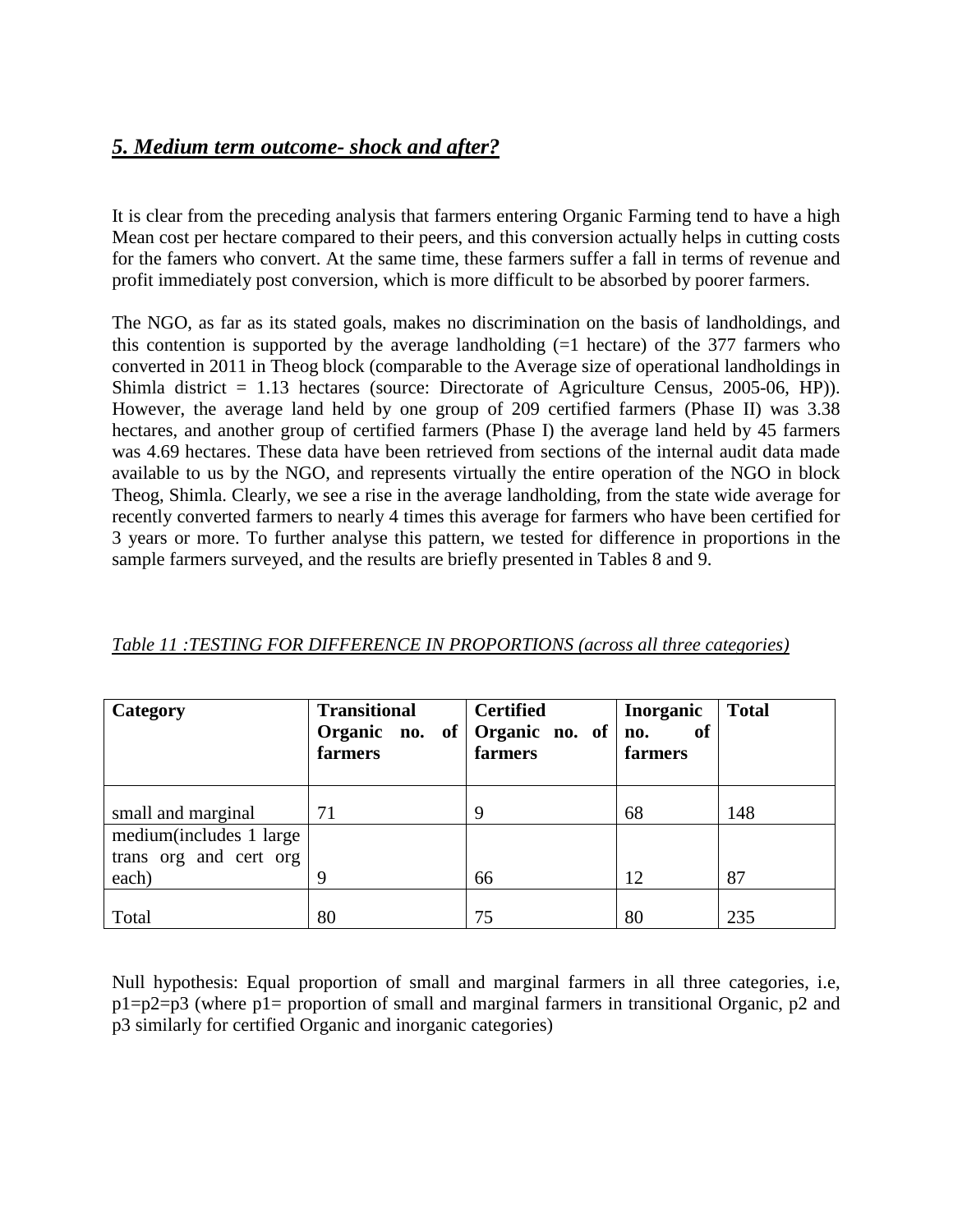| <b>TESTING</b>      | <b>FOR</b>                               | <b>DIFFERENCE</b> | $IN$ Chi<br>squared | Significant or  |
|---------------------|------------------------------------------|-------------------|---------------------|-----------------|
| PROPORTIONS BETWEEN |                                          |                   | statistic           | not             |
|                     | Certified Organic   Transitional Organic | Inorganic         | 123.0544831         | Significant     |
| Certified Organic   | <b>Transitional Organic</b>              |                   | 91.30221            | Significant     |
|                     | <b>Transitional Organic</b>              | Inorganic         | 0.499557913         | Not significant |
| Certified Organic   |                                          | Inorganic         | 82.52               | Significant     |

### *Table 12:TEST OF DIFFERENCE IN PROPORTIONS SUMMARY*

The significant difference in proportion of small farmers between the inorganic and certified Organic categories provides some evidence in favour of the fact that small landholders are not making up a sufficiently large portion of the Organic Farming community who have chosen to stay inside the system. In the presence of consistent government policies and NGO presence over the last few years, and the similarity in proportion of small holders between the recently converted "Transitional Organic" category and the 'Inorganic' category, we seem to find some indication that although all classes of farmers tend to convert to Organic Farming, only medium and large farmers can sustain and absorb losses in the face of the fall in productivity that results from a turn to Certified Organic agriculture(in the short to medium run), making this process unsustainable for the poorer farmers. Of course, this analysis is not sufficient to draw such a conclusion nor can it test for statistical significance for such a hypothesis. It will in fact be interesting to see the behavior of the same farmers we have interviewed 3-5 years from now to check if the poorer farmers are indeed dropping out.

## **6. Conclusion**

From the above set of results we can discern a remarkable situation for Organic Farming in Himachal Pradesh.

As expected, the cost of cultivation varies significantly between farmers and a number of farmers do explore alternatives outside chemical based agriculture. In our survey, we have observed that this switch pays off, since farmers who convert to Organic Farming are rewarded with a lower cost of cultivation immediately. However, conversion itself can and usually does lead to adverse effect on revenue and profit on a short to medium term (1-3 years). Although, Organic yields tend to come back to the pre conversion levels, 3-5 years post conversion (Table 10), farmers who were economically worse off *ex ante* are not necessarily in a situation to absorb the shock long enough to stay inside the ambit of Certification. But then,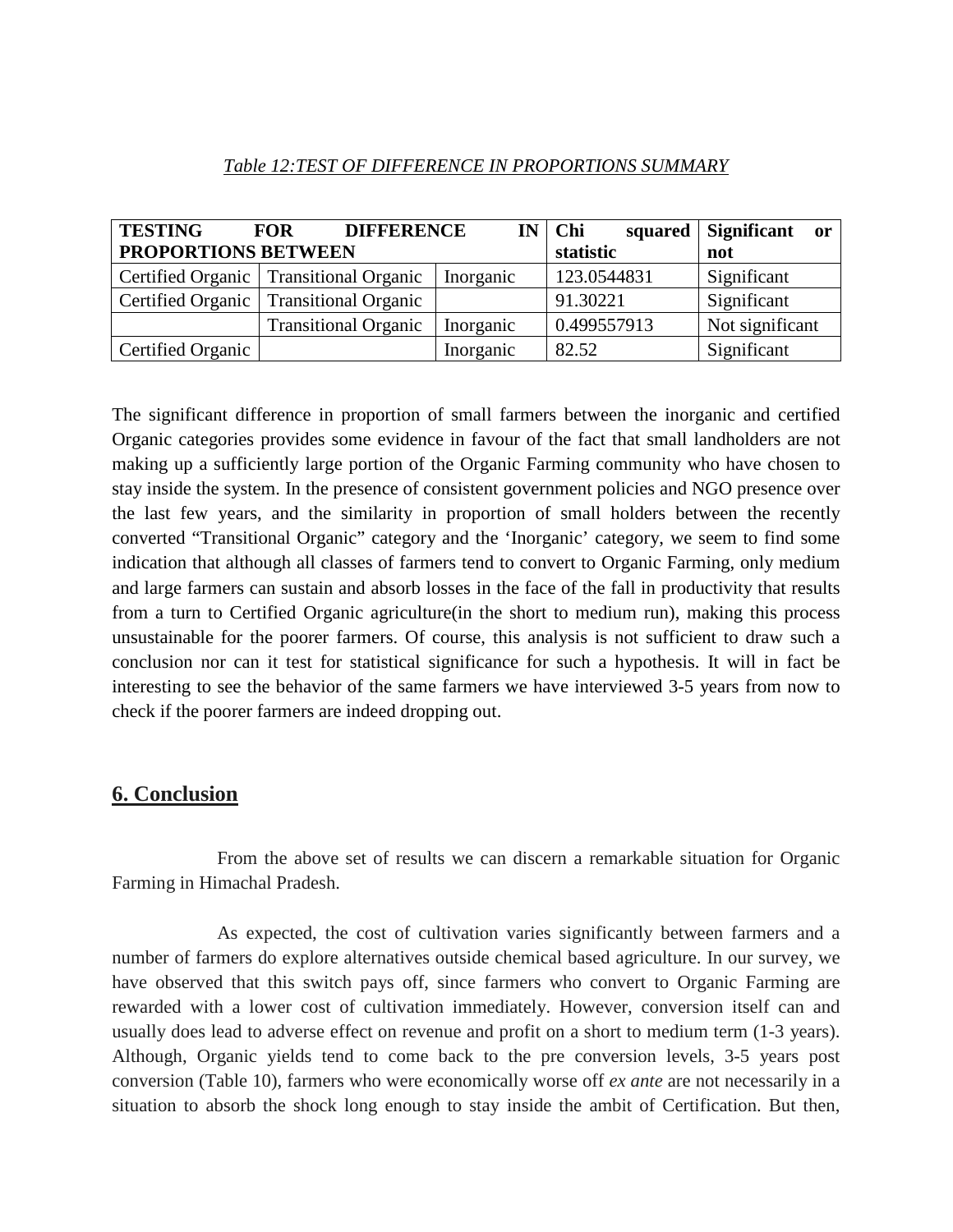given the evidence of what we have called the 'short term shock', why do farmers enter certified Organic at all, when practicing Organic Farming minus certification would have been much less restrictive and not necessarily less remunerative?

This question cannot be empirically answered with our data, but there are a number of indications why such farmers enter Certification to begin with. Besides agreeing on the efficiency of the outreach efforts of the NGO and an increased awareness, many of the respondents asserted that the Agricultural Extension Offices had not helped them significantly with the technical know how vital for a new entrant in Organic Farming. The NGO is the agent that tries to fills up this void.

According to a number of experts, Organic farming is primarily knowledge intensive, and a strong network of extension service is critical for new entrants to Organic agriculture<sup>7</sup>. From undertaking regular camps in the villages and spreading information on Organic Farming and government policies and subsidies surrounding it, to arranging workshops and fairs for Grower Groups, the NGO's proactive role facilitates dissemination of knowledge related to Organic Farming. It is this know-how that the farmers who convert to Organic Farming need badly.

In fact, other than this know-how, there seems to be little economic motive for farmers to stay on inside the ambit of Certification, with its associated stringent requirements about inputs. This is all the more true since premium pricing, as of now, varies from sporadic to absent. While larger farmers can still persist with certification in expectation of benefits in the long term when soil yields stabilize and market imperfections will give way, smaller landholders have neither the patience nor the means, in general, to do so.

All the more, once the techniques of Organic Farming becomes clear to them, if the farmers drop out they have the option to mix and match Organic practices with application of chemical insecticides and fertilisers from time to time, just like Mr Kuldeep Bhandari, who had never entered Certified Organic Farming before 1998, although he has been practicing principles of Inorganic and Organic Farming in tandem as early as 1972. In fact in Himachal Pradesh, Organic Farming has been practiced over generations before Inorganic inputs made a head way during the heydays of the Green Revolution, and it is commonplace to see a number of people drawing on both Organic and Inorganic processes. It is in fact supported by long term research, that using Inorganic and Organic farming techniques in tandem can be better for maintaining long term soil fertility<sup>12</sup>.

It should be noted that the rationale of Certified Organic Farming is being questioned here, not the long term Organic Farming potential, since over 3-5 years, profits tend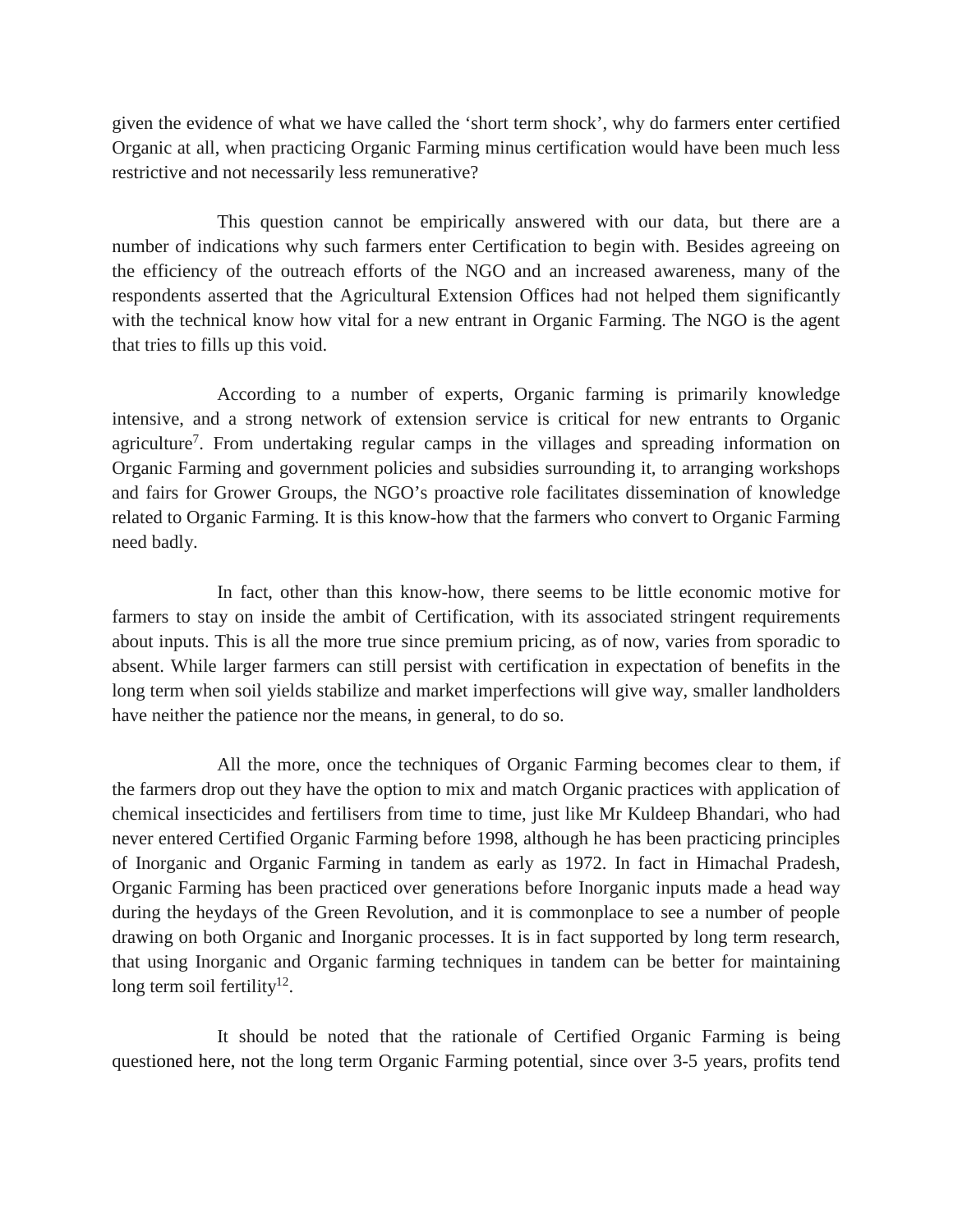to converge to their pre conversion levels. For instance, Table 11shows the change in revenue and profit for farmers who stay with the process for more than 3 years.

| $\alpha$ an ingures as a maction of finitial values   |                       |                       |  |  |  |  |
|-------------------------------------------------------|-----------------------|-----------------------|--|--|--|--|
|                                                       | <b>Increase</b><br>in | in<br><b>Increase</b> |  |  |  |  |
| <b>Size of landholdings</b> (Area values in hectares) | revenue<br>per        | profit<br>per         |  |  |  |  |
|                                                       | hectare $(\% )$       | hectare $(\% )$       |  |  |  |  |
|                                                       |                       |                       |  |  |  |  |
| small $(1-2)$                                         | 69.43                 | 62.71                 |  |  |  |  |
| semi medium (2-4)                                     | 67.78                 | 116.47                |  |  |  |  |
| medium $(4-10)$                                       | 81.58                 | 84.75                 |  |  |  |  |

*Table 11: Increase between pre conversion and current year (more than 3 years) for Certified Organic Farmers* [all figures as a fraction of initial values]

While a practice of entering**/**leaving certification cannot be tagged undesirable per se, it brings us back to the question of whether Organic Certification is indeed utilizing the market mechanism to promote Organic production for the larger farming community. The answer is yes, although the route through which this is happening is somewhat perverse, and this promotion is occurring in spite of market imperfections.

The data is not sufficient for us to predict the future of this relationship between the poor farmers and the institution of Certification, but keeping in mind the increased bureaucratic support being lent to the setting up of certification mechanisms, it brings to question whether this is a wise course of action in absence of logistical support for certified Organic Farming. It should be noted that certification is designed to work by harnessing the powers of market demand and supply, and in absence of these market forces, merely creation of certification standards might end up facilitating conversion and certification of larger farmers over smaller farmers who can afford to enter certification, stay inside the program, and at least in the long term access the international market (in 2002, for instance only 7.5% of the total certified Organic produce was consumed domestically, while around 85% was exported)<sup>8</sup>.

As stated already, there is no direct step at the farm level, or any degree of maturity in the market that can help the situation. To support large scale conversion to Organic Farming as well as rural welfare, we must think beyond Certification as the sole institution to target through our agricultural policies.